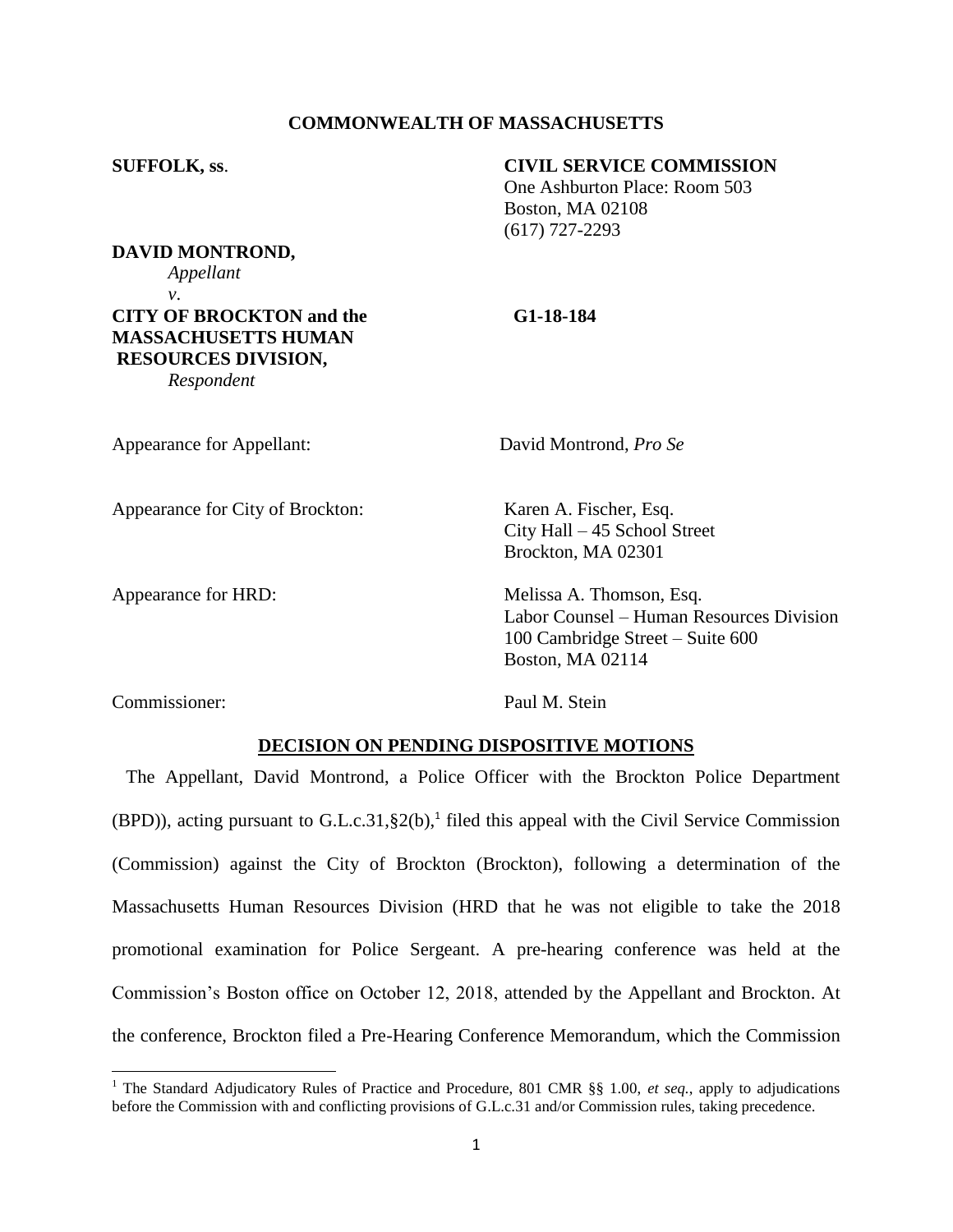deemed a Motion to Dismiss and HRD made an informational submission.<sup>2</sup> At the Commission's request, Brockton and HRD provided additional documentation evidencing Brockton's hiring process for Police Officers from 2008 through 2018 as well as additional information regarding Officer Montrond's civil service status during that period. (*See CSC E-mails dated 10/12/2018 &11/14/2018; Brockton E-Mails dated 10/12/2018 & 10/15/2018; CSC Procedural Order dated 11/2/2018; HRD Emails dated 10/11/2018 & 11/15/2018*).;

On January 2, 2019, the Commission received the "Respondent HRD's Motion for Summary Decision". Neither Brockton nor HRD requested oral argument. Officer Montrond opposed Brockton's Motion to Dismiss and requested an "official hearing" of his appeal, which I deem a request for oral argument. He submitted no written rebuttal to the substance of the Respondents' motions. (*See Procedural Order dated 11/2/2018, para.H; Appellant's E-mail dated 12/7/2018)*.

After reviewing Brockton's "Motion to Dismiss", the "Respondent HRD's Motion for Summary Disposition" and all the other submissions of the parties, I conclude that the undisputed facts in the record and well-established law demonstrate: (1) HRD correctly decided: that Officer Montrond was not eligible to take the 2018 BPD Police Sergeant's Promotional Examination because he had not "actually served" as a BPD officer for three years, which is a statutory requirement, prescribed by G.L.c.31,§59, to take such a promotional examination and (2) the Commission lacks jurisdiction, both as a matter of timeliness and on the merits, to grant Officer Montrond relief. (i.e., the right to take a make-up examination prior to completing three years of actual service with the BPD). As the parties' written submissions are sufficient and oral argument requested by Officer Montrond would not further inform the Commission on the relevant facts and the law; per Procedural Order, para. H, oral argument is not necessary.

 $\overline{\phantom{a}}$ 

 $2$  Officer Montrond filed his appeal as a "bypass" appeal, naming Brockton as the Respondent. Based on the facts that emerged at the pre-hearing conference, HRD was added by the Commission as an additional Respondent. (*See Claim of Appeal; CSC Procedural Order dated November 2, 2018*)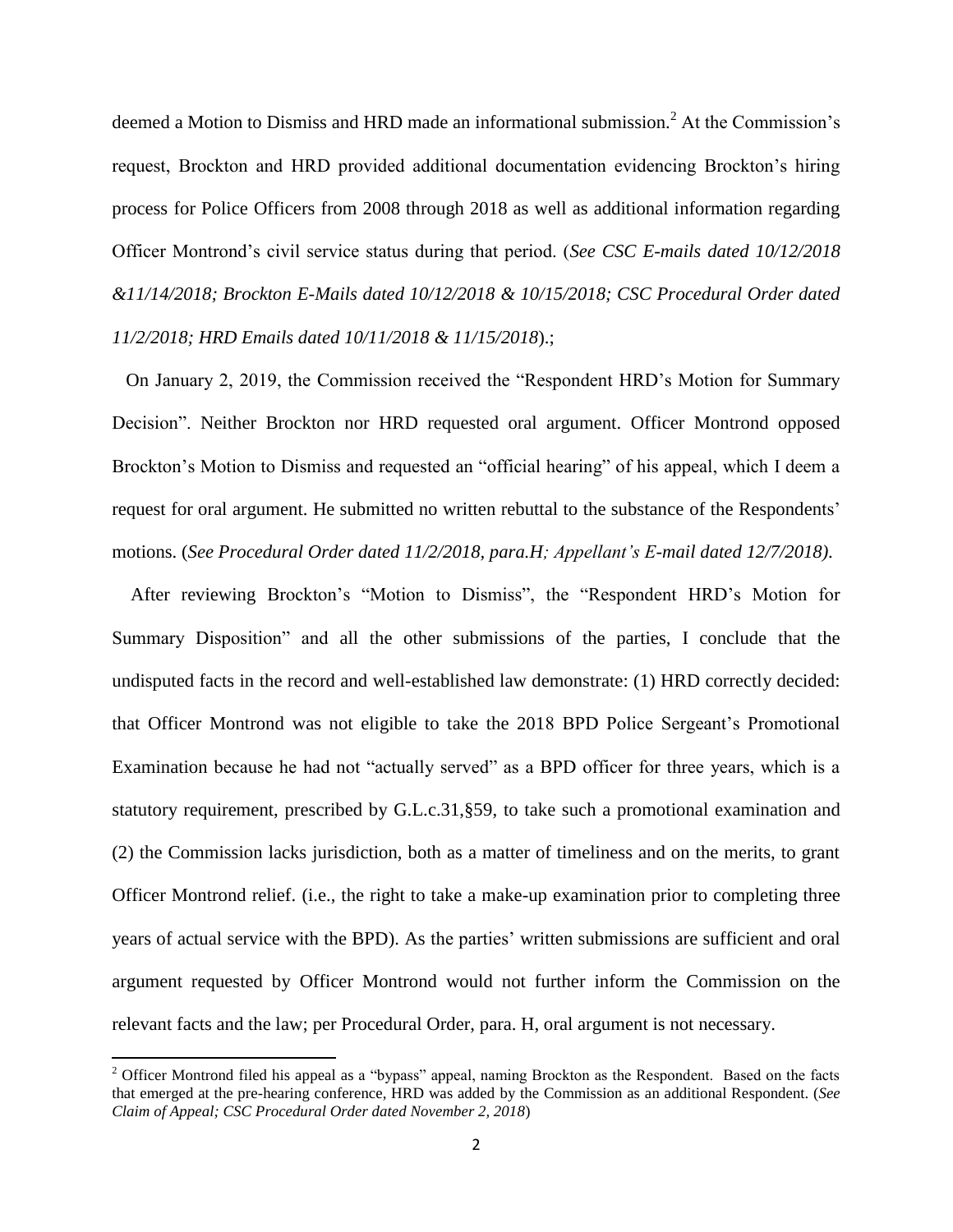#### **FINDINGS OF FACT**

 $\overline{\phantom{a}}$ 

I find the following facts are not in dispute:

1. The Appellant, David Montrond is a tenured civil service employee who was appointed to the position of permanent, full-time Police Officer with the BPD, effective August 1, 2016.

2. Officer Montrond's appointment was one of nine appointments made from civil service certification #3255, issued to Brockton by HRD on January 12, 2016, with names taken from the eligible list of candidates who took and passed the 2015 Municipal Police Officer examination.

3. Officer Montrond is a non-veteran who claims fluency in Spanish, Cape Verdean and Portuguese.

4. From August 2006 through April 2015, Officer Montrond was employed by the Brockton Public Schools as a school police officer/school resource officer.

5. The Brockton Public Schools is a separate department within the City of Brockton and is not part of the BPD. The position of School Police Officer is not a classified civil service job title.

6. Brockton is a city with a population of more than 50,000.

7. At all relevant times, the BPD was subject to the so-called "Beecher Consent Decree", providing for special treatment of minority black and Hispanic candidates ("C" candidates) over non-minority candidates ("D" candidates) for original appointment to the BPD.<sup>3</sup>

<sup>&</sup>lt;sup>3</sup> The "Beecher Consent Decree" is a federal court order originally entered in 1975 in the case of Castro v. Beecher, (D. Mass.) that required certain Massachusetts cities and towns to remediate past discriminatory hiring of police and fire officers by replacing the system of hiring according to rank ordering of candidates' test score with a system of "seeding" minority candidates on eligible lists, to guarantee that, in communities such as Brockton, at least one out of every four candidates considered for appointment would be a minority. Over time, as communities reached a satisfactory level of minority hiring, the federal court released them from the obligations of the decree, but Brockton remains subject to the decree. It should also be noted that, from time to time, the decree was modified by the federal court to make adjustments designed to correct for situations that had arisen which tended to disadvantage, rather than promote, minority hiring as well as to rectify unintended consequences that unduly suppressed opportunities for non-minority candidates. For the reasons explained below, it is not necessary to this Decision to address the specific details of the original decree or the modifications made to it.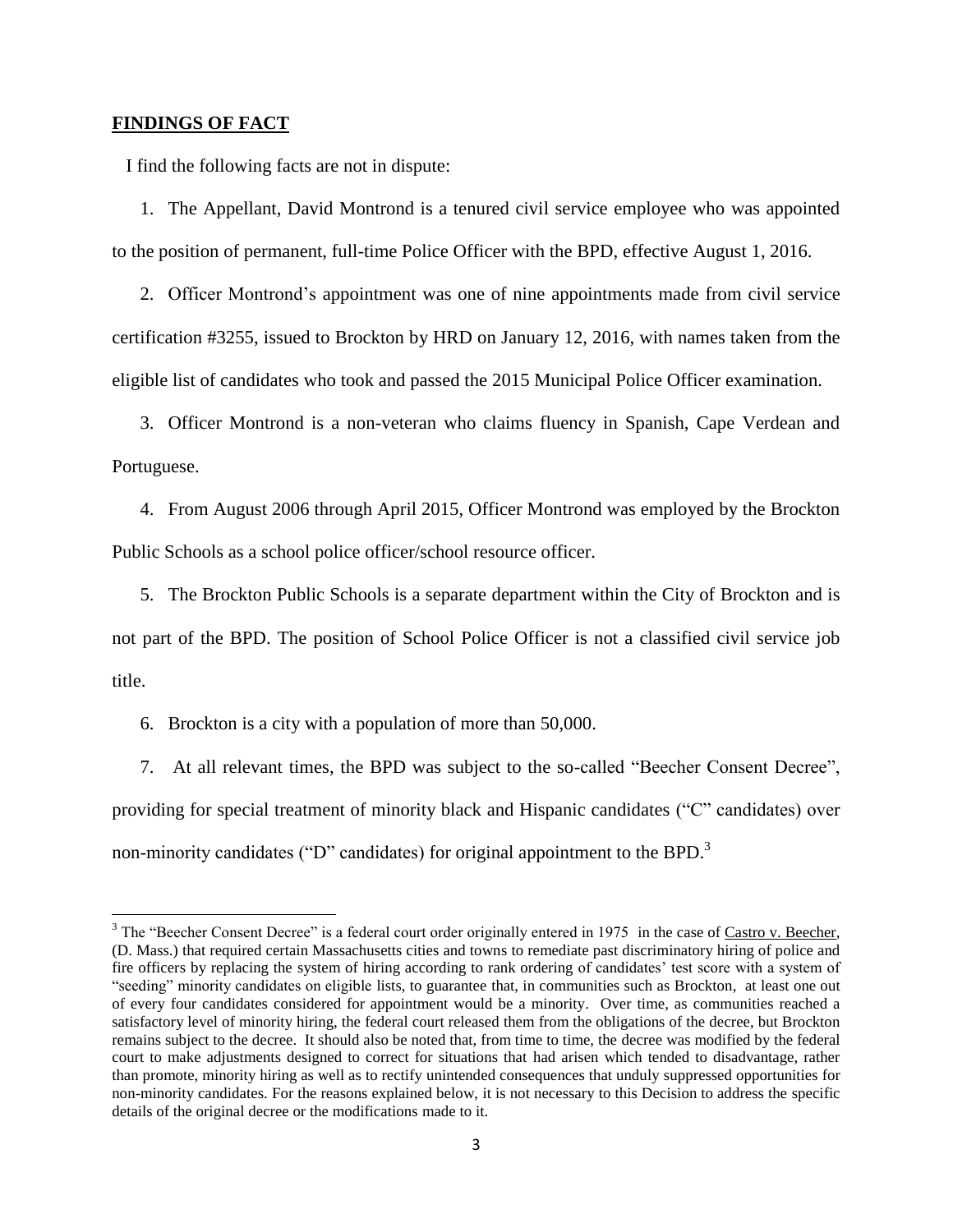8. Prior to March 13, 2013, Officer Montrond had self-identified as a Black African American. On that date, he updated his civil service profile on file with HRD and, among other things, changes his ethnic status from "Black or African American" to "Choose not to identify."

9. Prior to the hiring cycle in which Officer Montrond was appointed from Certification #3255, Brockton made original appointments to the position of permanent, full-time police officers from six other certifications, copies of which were provided by Brockton, including two on which Officer Montrond's name appeared, as follows:

- Certification #280016 01/10/2008 Eight Permanent Full-Time Police Officers.  $2n+1 =$ 17, which reached the fourth "C: candidate tie group (overall positions 17-38 on list) and the sixth "D" candidate tie group (overall positions 10-18 on the list). The "C" candidates hired from Certification #280016 were the second, thirteenth and nineteenth (overall positions 2, 17  $\&$  25 on the list, in the third "C" tie group) candidates who signed willing to accept. Mr. Montrand is listed as a minority candidate and his name appears in the fifth "C" tie group (overall position 206 on the list).
- Certification  $\text{\#}90756 10/02/2009$  (additional names added  $10/27/2009$ ) -Five Permanent Full-Time Police Officers.  $2n+1 = 11$ . Original certification was Re-employment List (non-residents). Additional names were 97 "C" and "D" Brockton residents, all Veterans. Only "C" candidate hired was Veteran on Reemployment List.
- Requisition  $\text{\#281} 10/04/2012$  Eleven Permanent Full-Time Officers.  $2n+1 = 23.15$ "C" and 36 "D" candidates signed willing to accept appointment. Mr. Montrod's name did not appear on this Certification. The one Non-Veteran minority candidate hired from this list, who was the 6th ranked "C" candidate (out of 15) who signed willing to accept.
- Requisition  $\text{\#2062} \frac{9}{06}{\}/2014$  Five Permanent Full-Time Police Officers.  $2n+1 = 11$ . All 4 "C" candidates and all8 "D" candidates who were willing to accept were disabled veterans or veterans (including one "C" candidate and one "D" candidate deployed overseas). Non-veteran candidates were not reached.
- Requisition #2063 9/09/2014 Special Certification for 2 Permanent Full-time Bilingual Police Officers proficient in Haitain Creole.
- Requisition #2064 9/10/2014 Special Certification for 2 Permanent Full Time Bilingual Police Officers proficient in Cape Verdean Creole.  $2n+1 = 5$ . Mr. Montrond was one of five candidates in the <u>fourth</u> tie group (overall positions 9-13 on the list) who signed willing to accept. The two candidates hired were ranked above that tie group (in 4th and 6th overall position on the list, respectively).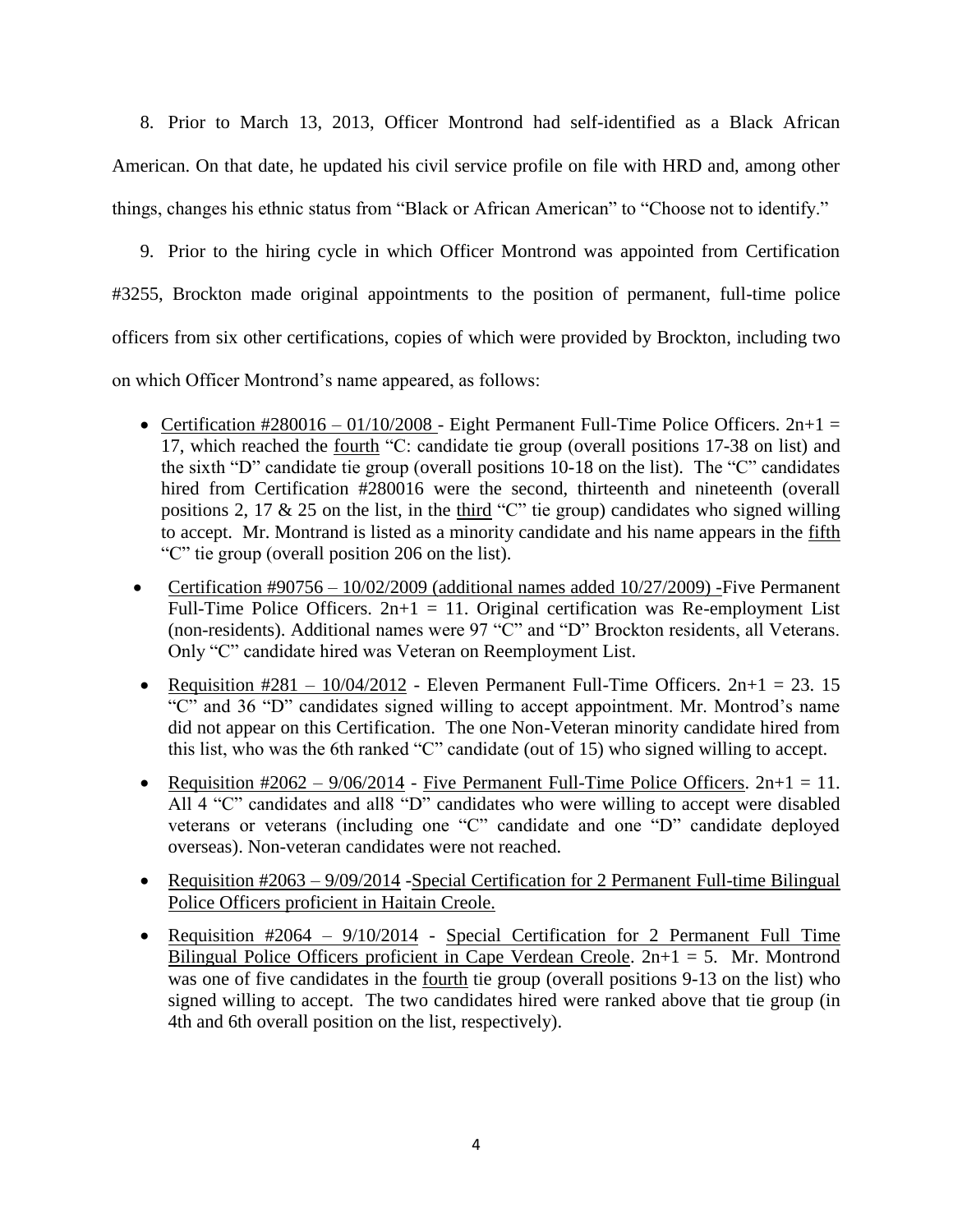10. On or about July 31, 2018, Officer Montrond submitted an application to HRD to sit for the promotional examination for the title of Police Sergeant to be administered by HRD on September 15, 2018.

11. Based on the Employment Verification Form submitted by Officer Montrond, HRD determined that he would not have been employed with the BPD for three years at the date of the examination. HRD also verified with Brockton that Officer Montrond's name did not appear as one of the officers certified by the BPD Chief of Police as eligible to take the Sergeant's Examination. HRD concluded that Officer Montrond was not eligible to sit for the examination and refunded his examination fee.

#### **STANDARD OF REVIEW**

An appeal before the Commission may be disposed of summarily, in whole or in part, pursuant to 801 C.M.R.  $1.01(7)(g)$  and 801 C.M.R.  $1.01(7)$  (h) when, as a matter of law, the undisputed material facts affirmatively demonstrate that there is "no reasonable expectation" that a party can prevail on at least one "essential element of the case". See, e.g., Milliken & Co., v. Duro Textiles LLC, 451 Mass. 547, 550 n.6, (2008); Maimonides School v. Coles, 71 Mass.App.Ct. 240, 249 (2008); Lydon v. Massachusetts Parole Board, 18 MCSR 216 (2005)

## **APPLICABLE CIVIL SERVICE LAW**

Promotional examinations in the municipal police service are governed by G.L.c.31,§59, which was added to the civil service law by St.1978, c.393, and amended by St.1989, c.174. G.L.c.31, §59,¶2, provides:

"*An examination for a promotional appointment to any title in a police or fire force shall be open only to permanent employees in the next lower title in such force*, except that if the number of such employees, or the number of applicants eligible for the examination is less than four, the examination shall be opened to permanent employees in the next lower titles in succession in such force until either four such eligible employees have applied for examination or until the examination is open to all permanent employees in lower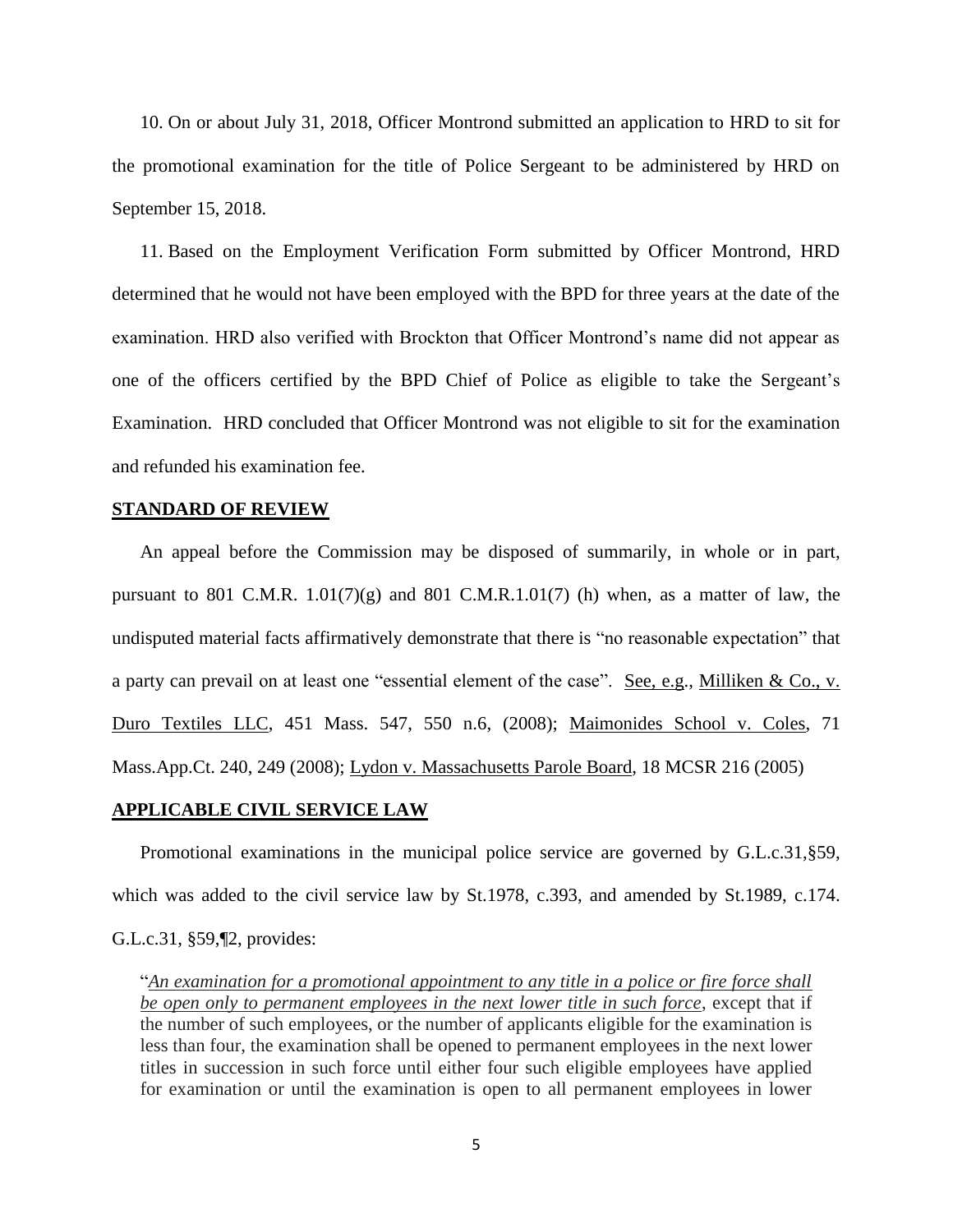titles in such force; *provided, however, that no such examination shall be open to any person who has not been employed in such force for at least one year after certification in the lower title or titles to which the examination is open; and provided, further, that no such examination for the first title above the lowest title in the police or fire force of a city or town with a population in excess of fifty thousand shall be open to any person who has not been employed in such force in such lowest title for at least three years after certification. (emphasis added)*

The Massachusetts appellate courts and this Commission have construed G.L.c.31,§59,¶2 to establish a "two-prong" test for eligibility to sit for a public safety promotional examination: (1) the candidate is serving in the "next lower title" on the date of the promotional examination; and (2) the candidate has been "employed in the force" [meaning in the same police or fire department, but not necessarily in the "next lower title"] for one year prior to the date of the examination (or three years in communities over 50,000 population) after the candidate's name was first "certified" for appointment in the "next lower title." See Weinburgh v. Civil Service Comm'n, 72 Mass.App.Ct. 535, rev.den., 452 Mass. 1110 (2008); City of Lawrence v. Civil Service Comm'n, 66 Mass.App.Ct. 309 (2006); Nicholas v. Human Resources Div., 29 MCSR 358 (2016); O'Donoghue v. Human Resources Div., 27 MCSR 485 (2014); McNamara v. Human Resources Div., 27 MCSR 402 (2014); Daniels v. Human Resources Div., 26 MCSR 9 (2013); Bettencourt v. Massachusetts Human Resources Div., 24 MCSR 522 (2011); Dickinson v. Human Resources Div., 24 MCSR 200 (2011); Minor v. City of Chicopee, 9 MCSR (1966)

### **ANALYSIS**

Officer Montrond met the first prong of the eligibility requirement for taking a promotional examination – he was serving as a BPD Police Officer in the "next lowest title" on September 15, 2018, the date of the BPD Police Sergeant's Examination. Officer Montrond did not meet the second prong – he became "employed" as a BPD Police Officer on the date he was appointed, August 1, 2016, nearly eleven months short of the three years of service on the date of the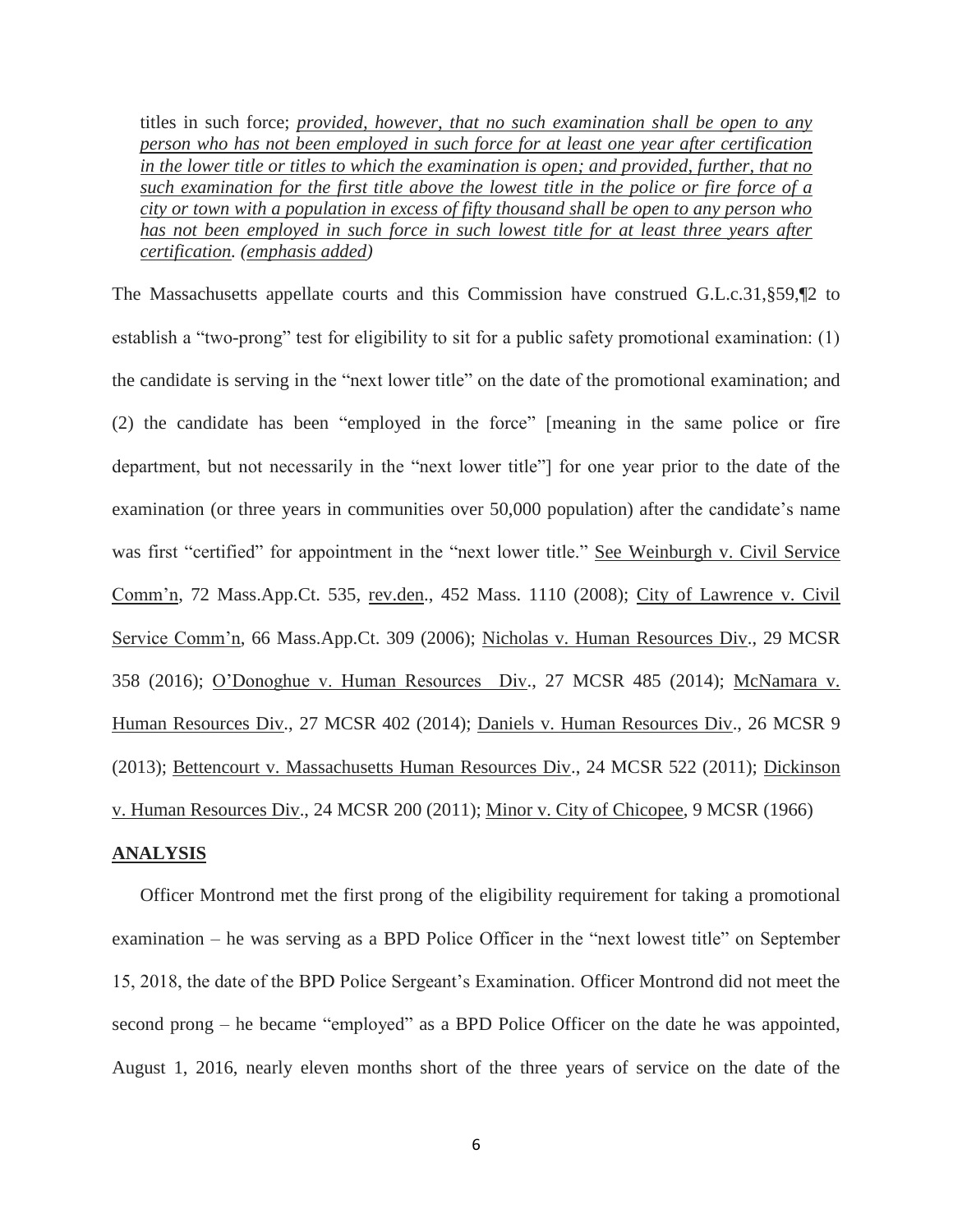examination as required by statute (Brockton's population exceeds 50,000) to sit for that examination. Thus, HRD's decision to deny Officer Montrond's application to take the September 15, 2018 Sergeant's Examination was mandated by civil service law.

Officer Montrond makes two arguments in support of his contention that he was entitled to take the 2018 Sergeant's examination: (1) HRD should have counted his prior service as a school police officer for the Brockton Public Schools toward the three-year statutory requirement; and (2) because of the Beecher Consent Decree, he had been wrongfully denied appointment to the BPD in hiring(s) made prior to 2016 and, had he not been wrongfully denied such earlier appointment, he would have surpassed the three-year threshold by the time of the 2018 examination. Neither argument prevails.

As to the first argument, the relevant facts are beyond dispute and G.L.c.31,§59 is unambiguous – a candidate must have accrued at least three years of actual service "in the force" for which he seeks promotion. The statute, along with the appellate court precedent that have construed the statute, make clear that Officer Montrond's prior service as a Brockton School Police Officer – a non-civil service position with a different appointing authority – is not service "in the force" within the meaning of the law. HRD is bound to apply the civil service law as written. Officer Montrond's claim to count his employment with the Brockton Public Schools was properly rejected by HRD.

As to the second argument, Chapter 310 of the Acts of 1993 does authorize the Commission to exercise limited discretion to grant equitable relief when it concludes that a person's "civil service rights" have been violated through "no fault" of his or her own. That authority, however, does not authorize the Commission to grant the relief Officer Montrond requests here.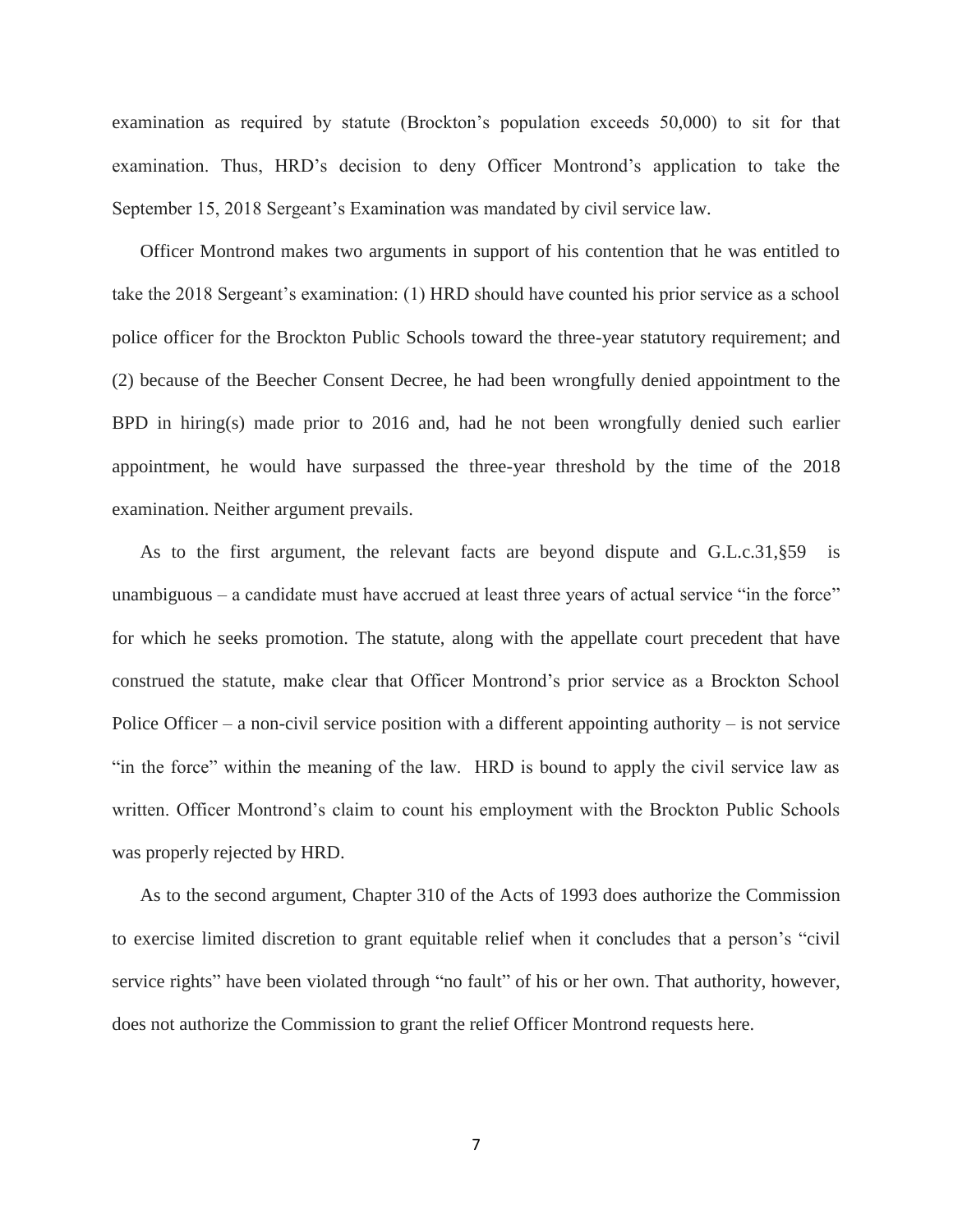First, the Commission's authority does not extend to overriding judicial decisions, such as the Beecher Consent Decree. If Officer Montrond believes that the Beecher Consent Decree has been applied unfairly and inequitably to prejudice his consideration for appointment under the decree, that is not a matter of civil service law, but an issue for the court that entered the decree to address. Neither HRD nor the Commission may intrude on the authority of the federal courts or order a municipality to take action that would be inconsistent with the obligations established by the federal courts as they were in effect from time to time.<sup>4</sup> Thus, insofar as Officer Montrond complains that he has been adversely impacted by the way the Beecher Consent Decree has been applied or enforced, the Commission is not the proper forum to address that complaint.

Second, insofar as Officer Montrond contends that he was wrongfully denied an appointment to the BPD in some earlier hiring cycle, HRD correctly asserts that such a claim is, in effect, a belated attempt to assert a "bypass" appeal years after the alleged bypass occurred. Such a belated appeal is barred by civil service law and rules, which prescribe a 60-day period within which a candidate must appeal to the Commission after notice of an "action or inaction" that resulted in an unlawful bypass, a jurisdictional matter that the Commission has strictly enforced. See, e.g,. Lane v. Newburyport Police Dep't, 28 MCSR 587 (2015), citing Pugsley v. City of Boston, 24 MCSR 544 (2011); Gagnon v. Boston Fire Dep't, 28 MCSR 179 (2015); Costa v. City of Brockton, 28 MCSR 87 (2015)

Third, the undisputed facts disprove Officer Montrond's hypothesis that he would have been hired by the BPD in an earlier hiring cycle. In fact, he was never in a position to be hired prior to his 2016 appointment, no matter how he was treated, or might have been treated, under the Beecher Consent Decree.

 $\overline{\phantom{a}}$ 

<sup>4</sup> The federal court may find that Officer Montrond's Beecher Consent Decree standing is further complicated by the fact that he changed his ethnic status in 2013.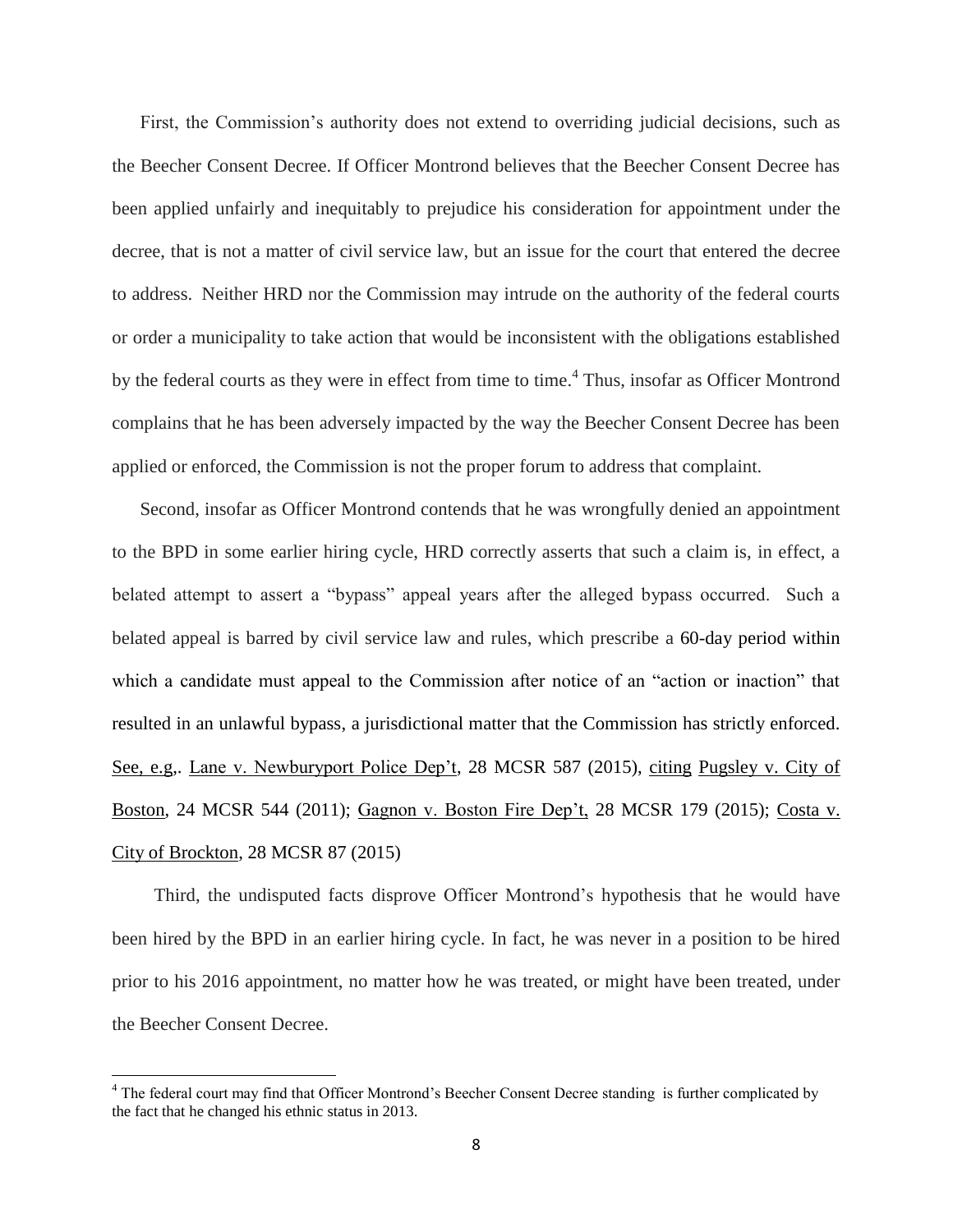In the 2008 hiring (#280016), Officer Montrond was nearly 200 places below the " $2n+1$ " range, in no position, wither as a "C" candidate (as he then was listed) or a "D" candidate. In the 2009 hiring (#90756) and 2014 regular hiring (#2062), only "C" and "D" candidates with veteran's preference were considered. As a non-veteran, Mr. Montrond would not have been reached for consideration. The same principle applies to the 2012 hiring (#281), where the lowest ranked minority candidate reached and hired was close to the top of the list, while Mr. Montrond's name did not make it on that list (of 50 names) at all. .As to the two 2014 "Special" Certifications (#2063 and #2064), Mr. Montrond did not claim proficiency in Haitian Creole and was not eligible for consideration under that certification. Under the certification for proficient Cape Verdean speakers, while he was eligible and his name did appear on the list, the two selected candidates ranked ahead of him. These same facts also refute Officer Montrond's belated claim that he may have been unlawfully "bypassed" in any prior hiring cycle by a lower ranked selected candidate, which he was not.

In sum, Officer Montrond's claim to sit for a Sergeant's promotional exam without having actually served as a BPD Police Officer for at least three years is without merit. The law and facts of the case undisputedly show that he is not entitled to relief from this Commission.

## **CONCLUSION**

 Accordingly, for the reasons stated, Brockton's Motion to Dismiss and HRD's Motion for Summary Disposition are *allowed.* The appeal of the Appellant, David Montrond, under Docket No. B2-14-266 is *dismissed.*

Civil Service Commission /s/ *Paul M. Stein* Paul M. Stein Commissioner

By vote of the Civil Service Commission (Bowman, Chairman; Camuso, Ittleman, Stein & Tivnan, Commissioners) on February 14, 2019.